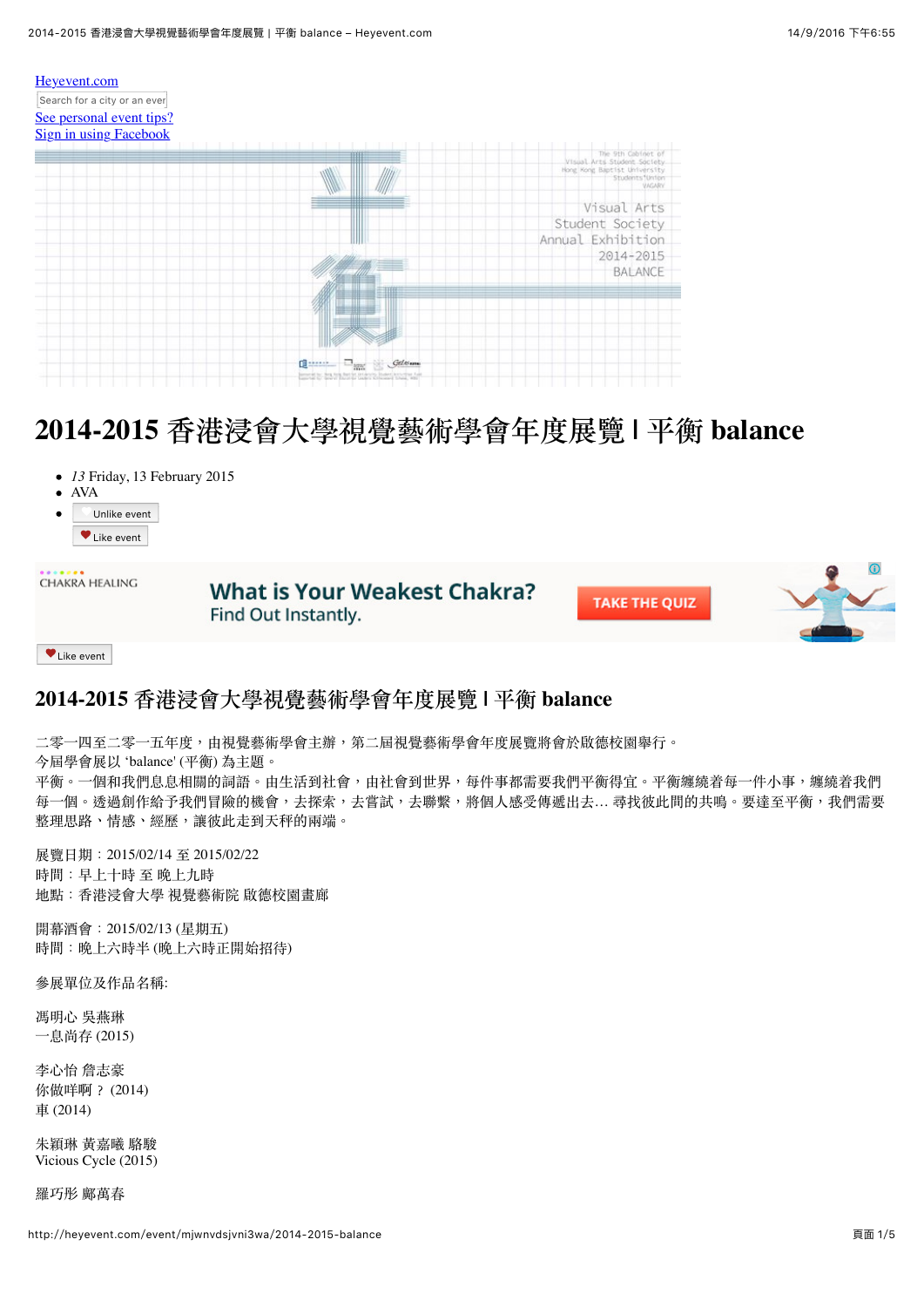白屋 (2014) 映山紅與桃花園 (2014)

詹朐嵐 林笑瑛 單曲(2015)

馬蔚婷 鋪拳軒 我們都需要一些東西衡量我們的生活。(2015)

熊曉恩 鄭潔瑜 交纏 (2015)

李泗銘 彭靖 正/反 (2015)

許芷瑋 麥穎森 蝕。衡(2015)

陳楚諭 陳寶儀 張曉茹 江澄 吳睿香 手無觸度 (2015)

李穎儀 許俊傑 Uncontrollable (2015)

林芷琪 許康民 堆肥调記 (2013 - 2014)

從探索一眾參展的視覺藝術院在校生和舊生的作品中,讓我們找到共鳴,尋找屬於我們所有人之間的平衡點,讓我們學會平衡。 誠激各位蒞臨慶祝院內盛事!

The Visual Arts Student Society, Hong Kong Baptist University Students' Union is going to present the second Visual Arts Annual Exhibition. Students are cooperating with the graduates, exhibiting their works according to the theme 'balance'.

'Balance' is closely related to every bit of life and every one of us. We always need to strike a balance between everything in our lives, in the society and even in the entire world.

To achieve the state of balance, we need to have a peaceful mind and clear up our own thoughts, emotions and experience. After achieving a state of balance within ourselves, we may try to solve various conflicts and seek for a balance between different interest, thoughts and ideas in the society. Through the cooperative creation of artwork, we have the opportunity to explore, to communicate and most importantly, to express our own feelings and evoke resonance among different creators and the audience.

Exhibition Date: 2015/02/14 - 2015/02/22 Time: 10:00 - 21:00 Venue: Gallery, Academy of Visual Arts Hong Kong Baptist University, Kai Tak Campus, 51 Kwun Tong Road, Kowloon, Hong Kong

Opening Ceremony: 2015/02/13 (Friday) Time: 18:30 (Cocktail session will start at 18:00)

Participate artists and works titles: Fung Ming Sum, Ng Yin Lam Gasping for Breath (2015)

Lee Sum Yi, Chim Chi Ho Are You Okay? (2014) Car (2014)

Chu Wing Lam, Wong Ka Hei, Lok Chun Yee Vicious Cycle (2015)

Law How Tung Tiffany, Kwong Man Chun White squatters (2014) Azalea and Peach (2014)

Tsim Hui Laam, Lam Siu Ying The Song of Solitary Numbers (2015)

Ma Wai Ting, Chung Wing Hin We all need something to justify our lives. (2015)

Hung Hiu Yan, Cheng Kit Yu, Ma Ho Ching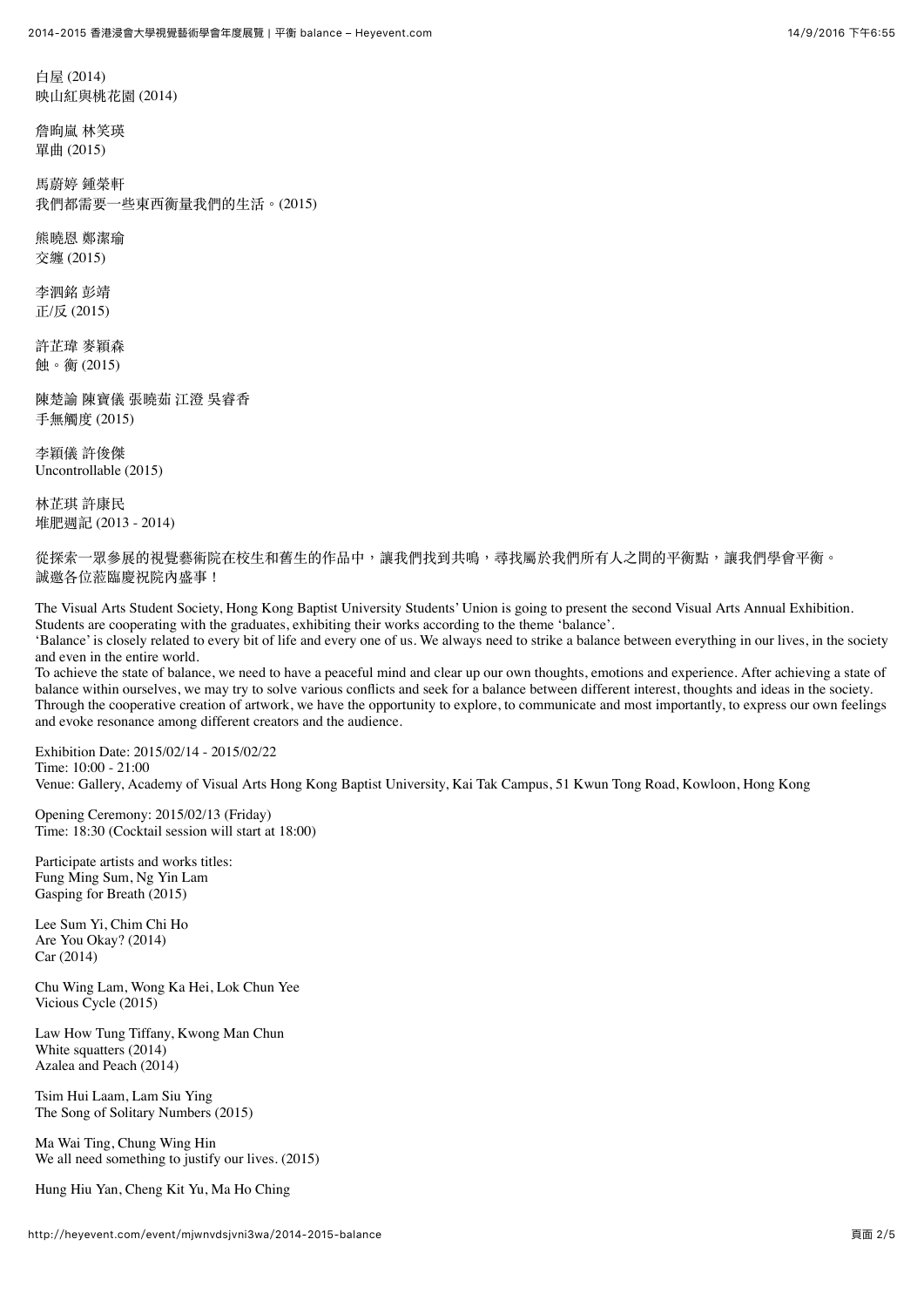Tangled (2015)

Li Sze Ming, Pang Jing Reflection (2015)

Hui Gi Wai, Mak Wing Sum Sammi 蝕。衡(2015)

Chan Chor Yu, Chan Po Yee, Cheung Hiu Yu, Kong Ching, Ng Yui Heung 手無觸度 (2015)

Lee Wing Yee, Hui Chun Kit Uncontrollable (2015)

Lam Tsz Kei Paperskin, Hui Hong Man Caleb Composting Weekly  $(2013 – 2014)$ 

Let us seek for resonance with our alumni and students-the creators of the artwork in the exhibition of Visual Arts Student Society and wish all of us could achieve a state of balance in our mind, our own lives, and our relationship with people around us. Please come and celebrate the joyful moment with all of us!!

## **106 attendees** *(376 invited)*

| I'm going  |
|------------|
| I might go |

## **Share**

| $G+1$<br>Facebook page<br>$\odot$ |
|-----------------------------------|
|                                   |
|                                   |
|                                   |
|                                   |
|                                   |
|                                   |
|                                   |
|                                   |
|                                   |
|                                   |
|                                   |
|                                   |
|                                   |
| www.unionyogaayurveda.com.sg      |

## **Similar events**

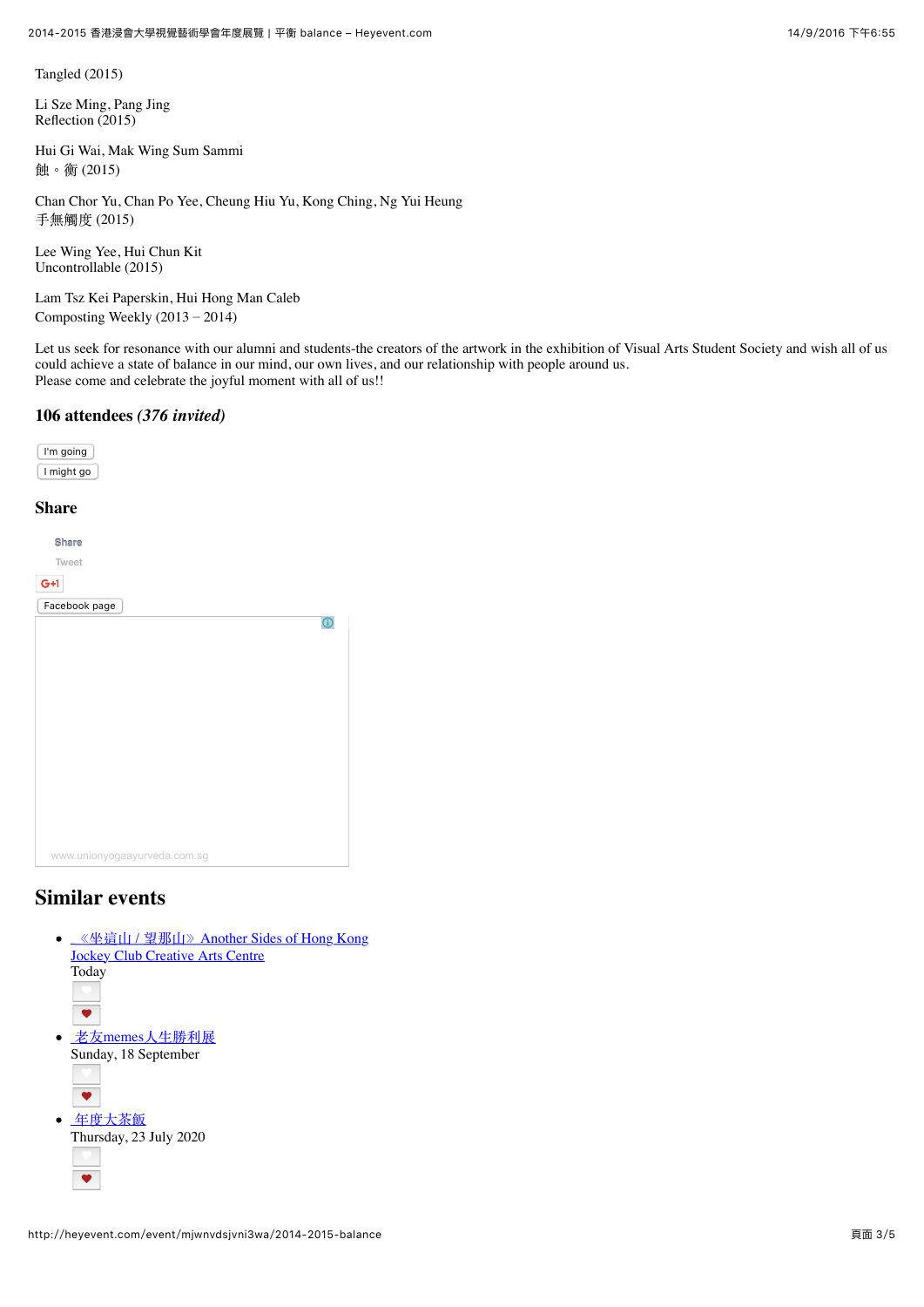| • 大專藝術升學分享: My Art Future 2016                                                                                                           |  |
|------------------------------------------------------------------------------------------------------------------------------------------|--|
| <b>Asia Art Archive</b><br>Saturday, 17 September                                                                                        |  |
| $\blacktriangledown$                                                                                                                     |  |
| <b>啟失校園 — 獅子山下的大物。 再於九龍塘尋地洞!! not only for HKBU VA students</b><br>٠<br><b>Academy of Visual Arts</b><br>Saturday, 31 December           |  |
| $\blacktriangledown$                                                                                                                     |  |
| Nirvana - CHAN Kwan Lok 《人間遊戲》 - 陳鈞樂個人展覽<br>$\bullet$<br><b>Grotto Fine Art</b><br>Today<br>$\bullet$                                    |  |
| <b>Apichatpong Weerasethakul: The Serenity of Madness - Opening</b><br>$\bullet$<br>Para Site<br>Saturday, 17 September                  |  |
| $\bullet$<br>Feeding Frenzy – a culinary concert   soundpocket x CMHK Joint Benefit 2016<br>٠<br>Saturday, 24 September                  |  |
| ♥                                                                                                                                        |  |
| Talk: Entertainment for Hongkongers Along the Harbour 專題講座: 維港兩岸華人娛樂<br>٠<br>Hong Kong Maritime Museum 香港海事博物館<br>Saturday, 17 September |  |
| $\bullet$<br>Newbie Agenda 之 我喺工廈玩音樂<br>$\bullet$                                                                                        |  |
| <b>Hidden Agenda</b><br>Wednesday, 28 September<br>$\blacktriangledown$                                                                  |  |
| 迟出九龍城社區藝術故事展 x # * 市建局強拆衙前圍村<br>衙前圍村                                                                                                     |  |
| Wednesday, 17 December 2031<br>$\overline{\textbf{v}}$                                                                                   |  |
| Exhibition Opening "Déjà vu" Zhao Yiqian Solo<br>$\bullet$<br><b>Leo Gallery</b>                                                         |  |
| Thursday, 22 September                                                                                                                   |  |
| ♥                                                                                                                                        |  |
|                                                                                                                                          |  |

Share



 $\bigcirc$